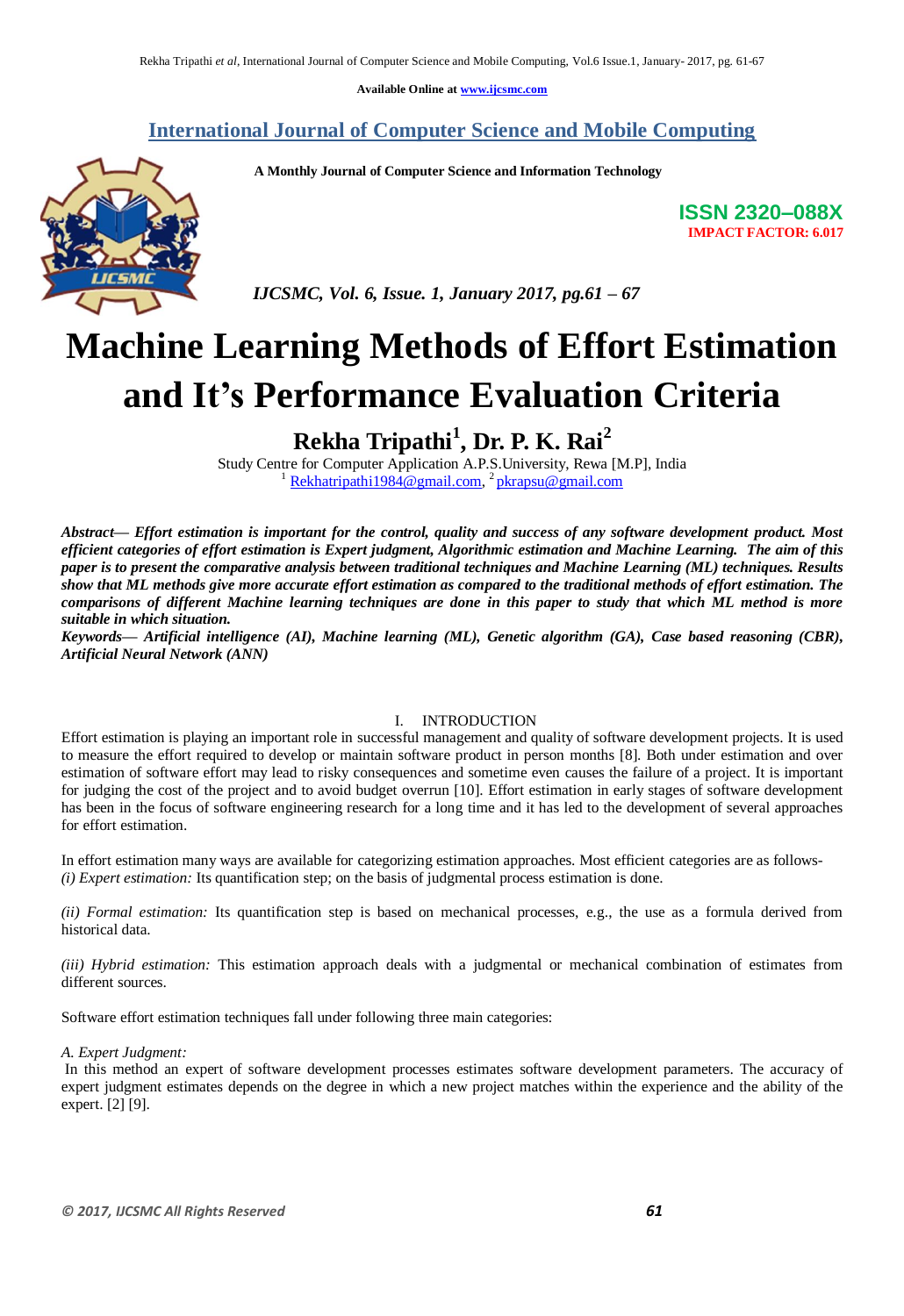#### *B. Algorithmic Estimation:*

The algorithmic estimation method is designed to provide some mathematical equations to perform software estimation. These mathematical equations are based on research and historical data and use inputs such as Source Lines of Code, number of functions to perform, and other cost drivers such as language, design methodology, etc.

#### *C. Machine Learning:*

Most techniques about software cost estimation use statistical methods, which are not able to present reason and strong results. Machine learning approaches could be appropriate at this field because they can increase the accuracy of estimation by training rules of estimation and repeating the run cycles. Commonly used ML techniques are artificial neural networks case based reasoning, Rule Induction, Genetic Algorithm, Classification and regression trees and Multiple additive regression trees (MART) etc[11]. It is difficult to determine which technique gives more accurate result on which dataset. However, a lot of research has been done in Machine learning techniques of estimation and literature suggests that ML methods are capable of providing adequate estimation models as compared to the traditional models [5][6].

#### II. Traditional Techniques

#### *2.1 Function Point Analysis:*

The Function Point Analysis is method of quantifying the size and complexity of a software system in terms of the functions that the systems deliver to the user. In function point analysis measurement is based on the functionality of the program. The total number of function points depends on the counts of distinct types[1]. There are two steps in counting function points:

**a. Counting the user functions:-** The raw function counts are arrived at by considering a linear combination of five basic software components: external inputs, external outputs, external inquiries, logic internal files, and external interfaces, each at one of three complexity levels: simple, average or complex. The sum of these numbers, weighted according to the complexity level, is the number of function counts (FC).

**b. Adjusting for environmental processing complexity**:- The final function point is arrived at by multiplying FC by an adjustment factor that is determined by considering 14 aspects of processing complexity[15]. This adjustment factor allows the FC to be modified by at most 35% or -35%.

#### **Strengths:**

- Function points can be estimated from requirements specifications.
- It is possible to estimate development costs in the early phases of SDLC.
- It is independent of the language, tools, or methodologies used for implementation.

#### **Weakness:**

- It requires manual work, as it can be counted manually and which require more time.
- It requires detailed knowledge of requirement for estimation of software size using function points.
- New developer cannot easily estimate the size as it requires experience with function point.

#### *2.2 Expert Judgment Method:*

Expert judgment techniques involve consulting with software effort estimation expert or a group of the experts to use their experience and understanding of the proposed project to arrive at an estimate of its cost. It is the most usable methods for the software effort estimation.. Generally speaking, a group consensus technique, Delphi technique, is the best way to be used. To provide a satisfactorily broad communication bandwidth for the experts to exchange the volume of information necessary to calibrate their estimates with those of the other experts, a wideband Delphi technique is introduced over standard Delphi technique [2]. The estimating steps using this method are as follows:

- a. Coordinator presents each expert with a specification and an estimation form.
- b. Experts fill out forms anonymously.
- c. Coordinator calls a group meeting in which the experts discuss estimation issues with the coordinator and each other.
- d. Coordinator prepares and distributes a summary of the estimation on an iteration form.

e. Experts fill out forms, again anonymously, and steps 4 and 6 are iterated for as many rounds as appropriate.

The wideband Delphi Technique has subsequently been used in a number of studies and cost estimation activities. It has been highly successful in combining the free discuss advantages of the group meeting technique [15].

#### **Strengths:**

- Availability of experts makes a difference between the past project experience and the requirements of the proposed project.
- Experts can tell impacts caused by a new technique, architecture, language involved in future projects.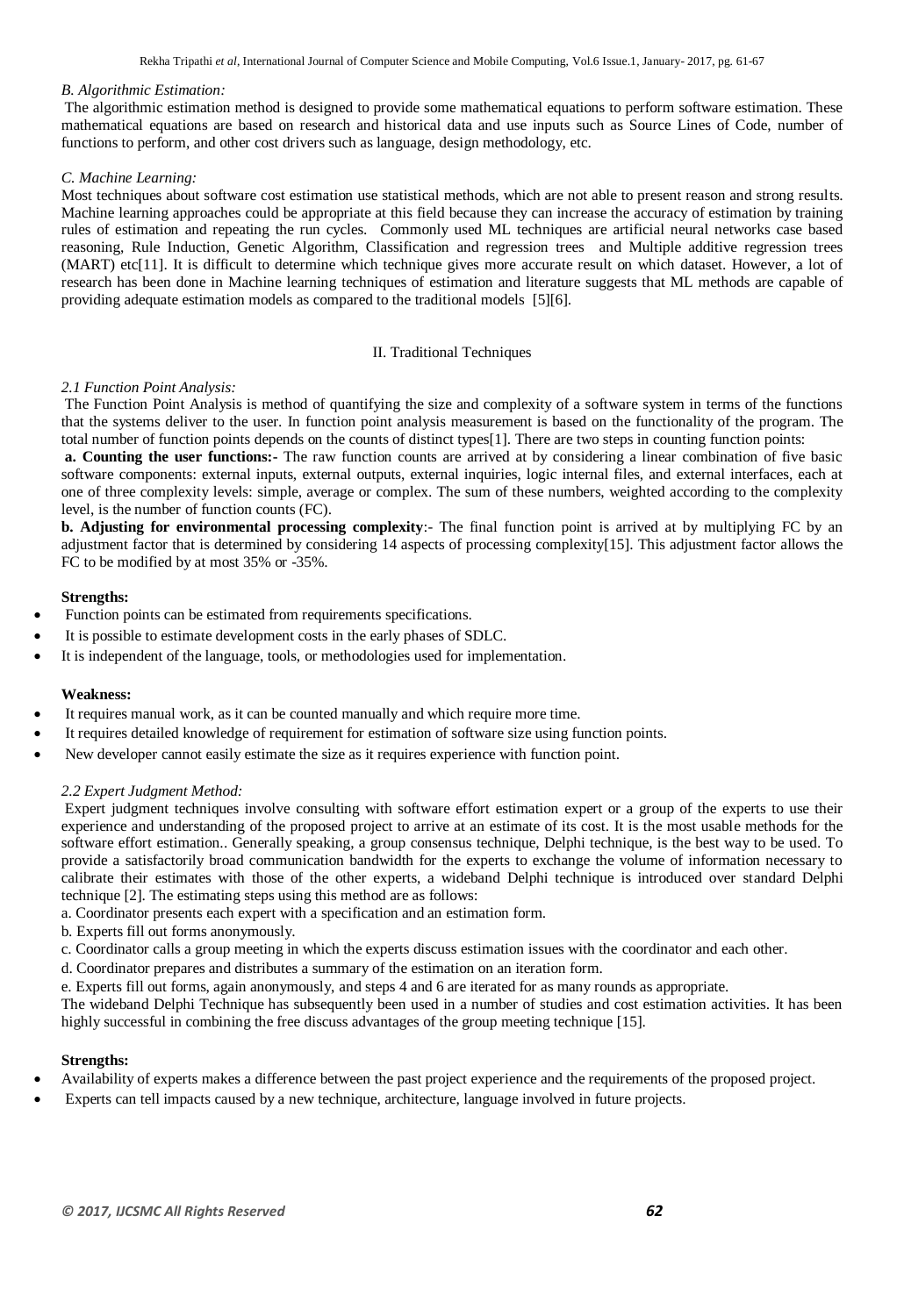#### **Weakness:**

- It is hard to document the factors used by the experts or experts-group.
- The expert may be some biased, optimistic, and pessimistic, even though they have been decreased by the group consensus.

#### *2.3 Estimating by Analogy:*

In this method comparing the proposed project to previously completed similar project where the project development information id known. Actual data from the completed projects are extrapolated to estimate the proposed project. It is straightforward method act similar with expert judgment method experts often search for analogous situations to inform their opinion [12][15].

The estimating steps using this method are as follows:

- a. Find out the characteristics of the proposed project.
- b. Select the most similar completed projects whose characteristics have been stored in the historical data base.
- c. Find out the estimate for the proposed project from the most similar completed project by analogy.

#### **Strengths:**

- Works based on actual experiences.
- Having especial expert is not important.
- Easy to find differences between the completed and the proposed project can be identified and impacts estimated.

#### **Weakness:**

- A lots of information about past projects is required
- In some situations there are no similar project.
- They are restricted to information that is available at the point that the prediction required.

#### III. Machine Learning Techniques

#### *3.1 Artificial Neural Network (ANN):*

An artificial neural network is a network composed of artificial neurons or nodes which imitate the biological neurons [4]. ANN have been established to be an effective tool for pattern classification and clustering. There are several algorithms available to train a neural network but this depends on the type and topology of the neural network. Each neuron is connected with the other by a connection link[14]. Each connection link is associated with weights which contain information about the input signal. This information is used by the neuron net to solve a particular problem. Each neuron has an internal state of its own. This internal state is called the activation level of neuron, which is the function of the inputs the neuron receives. . An ANN is composed of nodes organized into layers and connected through weight elements. At each node, the weighted inputs are aggregated, threshold and inputted to an activation function to generate an output of that node [1].

#### **Strengths:**

- Estimation process can give accurate results due to training of network process.
- Consistent with unlike databases, Power of reasoning.

#### **Weakness:**

- The knowledge of internal working is never known.
- Complexity increases due to learning of parameters.
- Secondly to fully implement a neural network architecture would require a lot of computational resources.

#### *3.2 Case-Based Reasoning (CBR):*

Case based reasoning is a problem solving paradigm. It is used for effort estimation of web applications. CBR based on the psychological concepts of analogical reasoning, dynamic memory and the role of previous situations in learning and problem solving [7]. It is a cyclic procedure that is composed of four stages:

- 1. Retrieval of similar case or cases
- 2. Reuse of the retrieved cases to find a solution to the problem,
- 3. Revision the proposed solution if necessary
- 4. Retention of the solution to form a new case.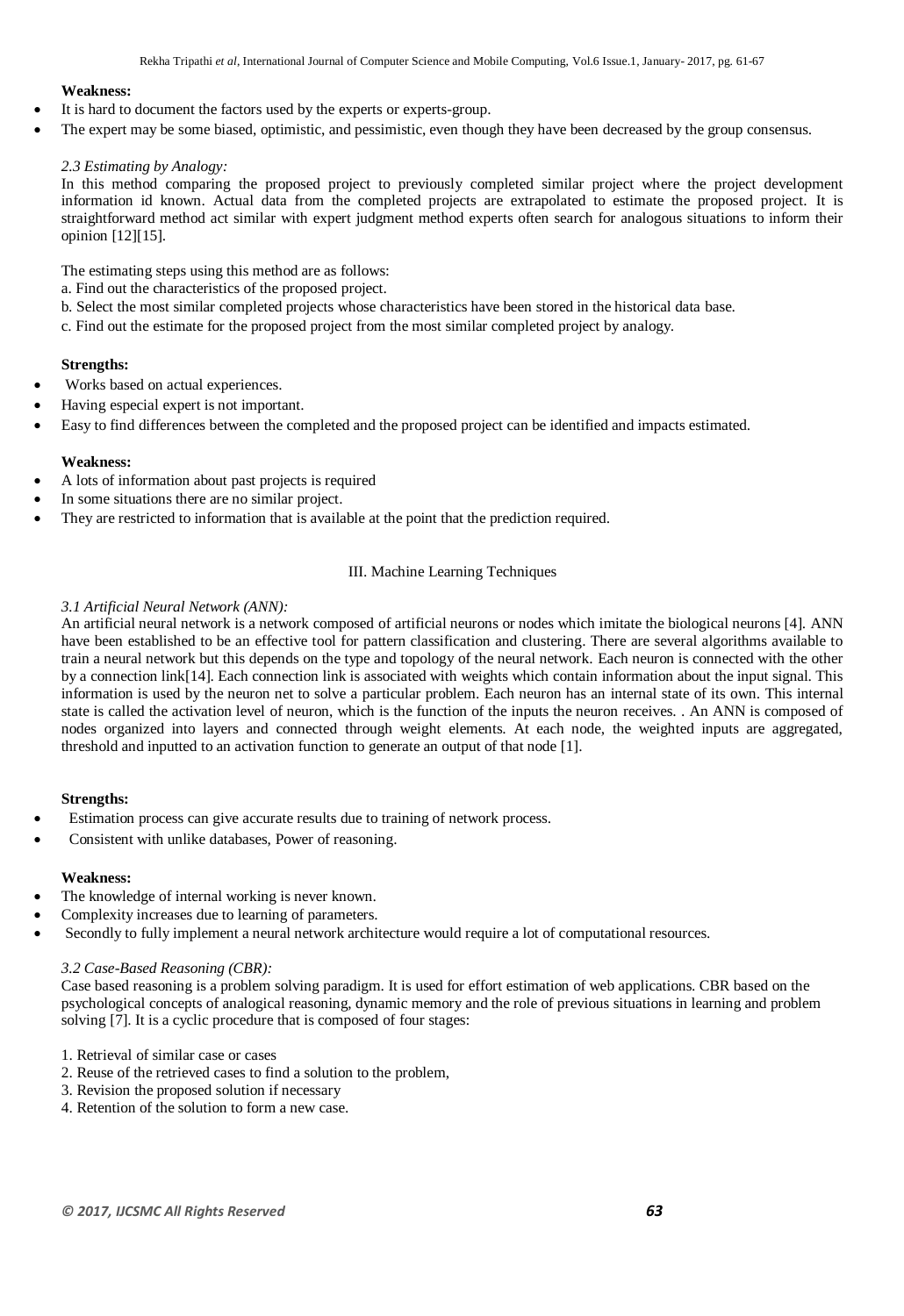When a new problem arises, we solve problems by adapting the solutions from similarly solved problems. The solution may be revised based upon experience of reusing previous cases and the outcome retained to supplement the case repository. Consequently, issues concerning case characterization, similarity and solution revision must be addressed prior to CBR system deployment [1][17].

#### **Strengths:**

- CBR has the potential to alleviate problems with calibration.
- CBR can be valuable where the domain is complex and difficult to model.
- The basis for an estimate can be easily understood.
- It can be used with partial knowledge of the target project.
- Intuitive an have a reasonable level of accuracy.
- CBR is also simple and flexible.
- May be applied to both qualitative and quantitative data, reflecting typical industrial datasets

#### **Weakness:**

- As with algorithm models, the effect of old data points is not clear.
- As an organization develops and
- successively introduces new technology, the older data points may become increasingly irrelevant and potentially misleading.

#### *3.3 Classification and Regression Tree Algorithm (CART :*

CART is a tree-building technique that is used in data mining problems involving classification and regression. It is a very efficient machine learning technique and it requires very little input from the analyst. CART is a non-parametric statistical methodology developed for analyzing classification issues either from categorical or continuous dependent variables [17]. If the dependent variable is categorical, CART produces a classification tree. When the dependent variable is continuous, it produces a regression tree.

#### **Strengths:**

- CART is nonparametric. Therefore this method does not require specification of any functional form.
- CART does not require variables to be selected in advance.
- CART algorithm will itself identify the most significant variables and eliminate non-significant ones.
- CART results are invariant to monotone transformations of its independent variables.
- CART can easily handle outliers.
- CART has no assumptions and computationally fast.
- CART is flexible and has an ability to adjust in time.
- **Weakness:**
- CART may have unstable decision trees.
- CART splits only by one variable.

#### *3.4 Genetic Algorithm (GA):*

The technique of GA was developed for handling general optimization problems with large search apace. Genetic algorithm based on the principles of biological evolution like natural selection. Genetic algorithms use a vocabulary borrowed from natural genetics in that they talk about genes or bits, chromosomes or bit strings, and population of individuals [17]. The basic process of GA is as follows:

1) Randomly generate a set of solutions.

2) Applying GA to the fittest chromosomes to create a new population from the previous one.

3) Repeat step 2 until the required number of generation has been produced the best solution in the final round is taken as a best approximation for that problem [3].

#### **Strengths:**

- GA can provide some significant enhancement in accuracy and has the potential to be a valid additional tool for effort estimation.
- It has been used for difficult numerical optimization problems.
- GA have been successfully used to solve system identification, signal processing and path searching problems.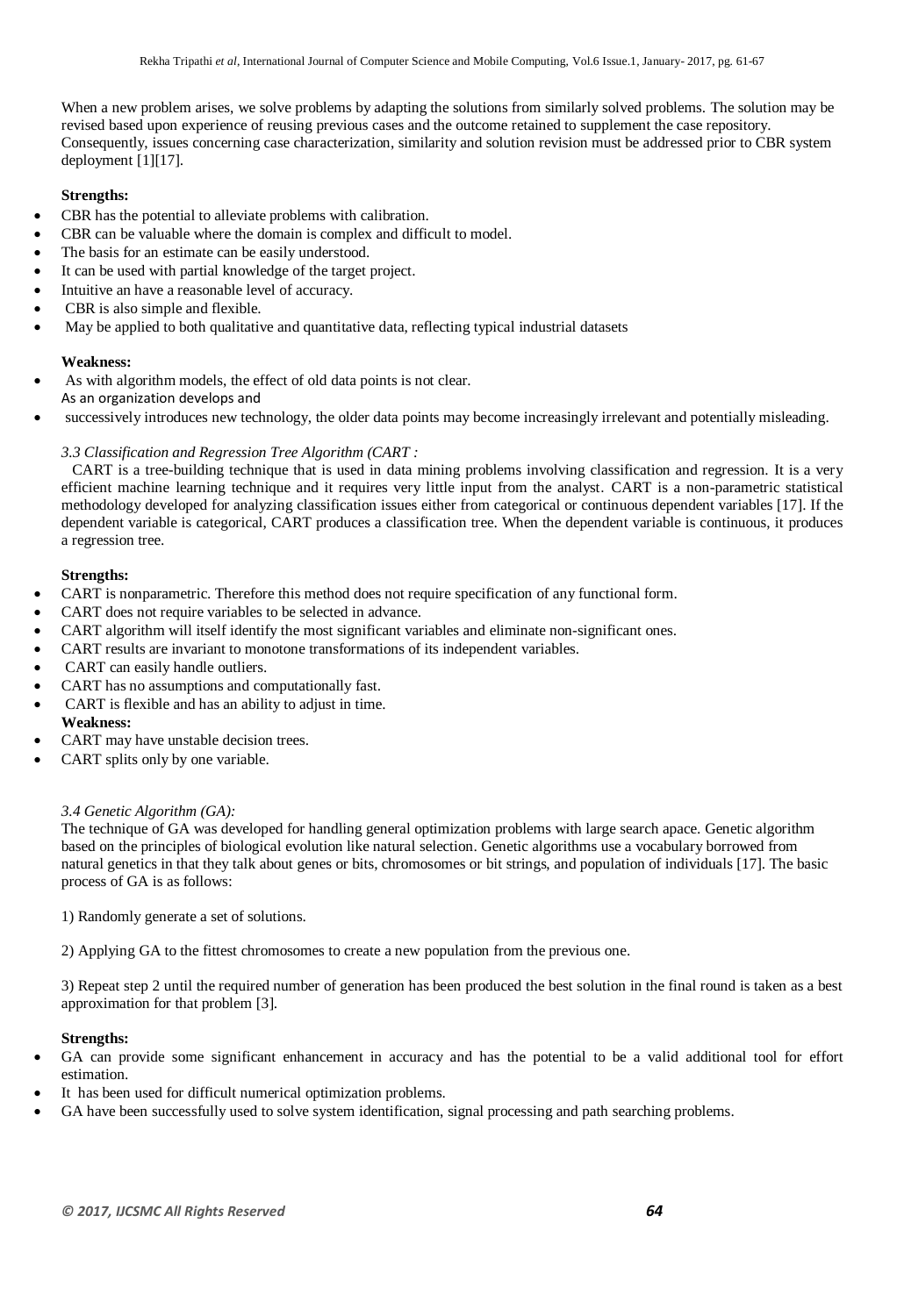#### **Weakness:**

- The main problem of this is premature convergence which does not allow it to access whole solution space constraining it to converge to a local optimum.
- The problem of choosing the various parameters such as the size of the population, mutation rate, cross over rate, the selection method and its strength.
- It have trouble finding the exact global optimum.

#### IV. Evaluation of Estimation Methods

The current state of software effort performance criterion is not very satisfying. In the past, many metrics and number of methods in cost estimation have been proposed. Unfortunately, most of them defined have lacked one or both of two characteristics:

(a) Sound conceptual, theoretical bases

(b) Statistically significant experimental validation

Most performance criterion metrics have been defined by an individual and then tested in a very limited environment.

In this section, we try to show the minimum distance between estimated parameters and actual ones in an experience. Measuring the performance of estimation methods is accomplished by computing several metrics including SSE,RMSE, MMRE, MAE etc. They are the popular parameters which are used for performance evaluation of methods [16].

*1. Root Mean Squared Error (RMSE)* The root mean squared error is defined as RMSE is recurrently used measure of variation between values predicted by a model or estimator and the values actually experimental from the thing being modeled or estimated. The root mean squared error is defined as:

$$
RMSE = (\sqrt{1/n}\sum_{i=1}^{n}(P_i - A_i)^2)
$$

Where  $P_i$  = Predicted value for data point i;  $A_i$  =Actual value for the data point i; n = Total number of data points.

#### **Advantage:**

RMSE can only be compared between models whose errors are measured in the same units. There is no absolute criterion for a "good quality" value of RMSE. It depends on the units in which the variable is measured and on the degree of forecasting precision.

#### **Drawback:**

RMSE is not a good indicator of average model performance and might be a misleading indicator of average error, The RMSE is more appropriate to represent model performance than the MAE when the error distribution is expected to be Gaussian.

*2. Mean Magnitude of Relative Error (MMRE) :* The most widely used evaluation criterion to assess the performance of software prediction is the MMRE [16] this is computed as:

$$
\text{MMRE} = 1/n \sum_{i=1}^{n} \left( \frac{(P_i - A_i)}{A_i} \right)
$$

Where  $P_i$  = Predicted value for data point i;  $A_i$  =Actual value for the data point i; n = Total number of data points.

#### **Advantage:**

The advantage is that the comparison can be made across datasets and it is independent whether effort is measured in work/hours or work/months.

**Drawback:** This method is not independent of scale.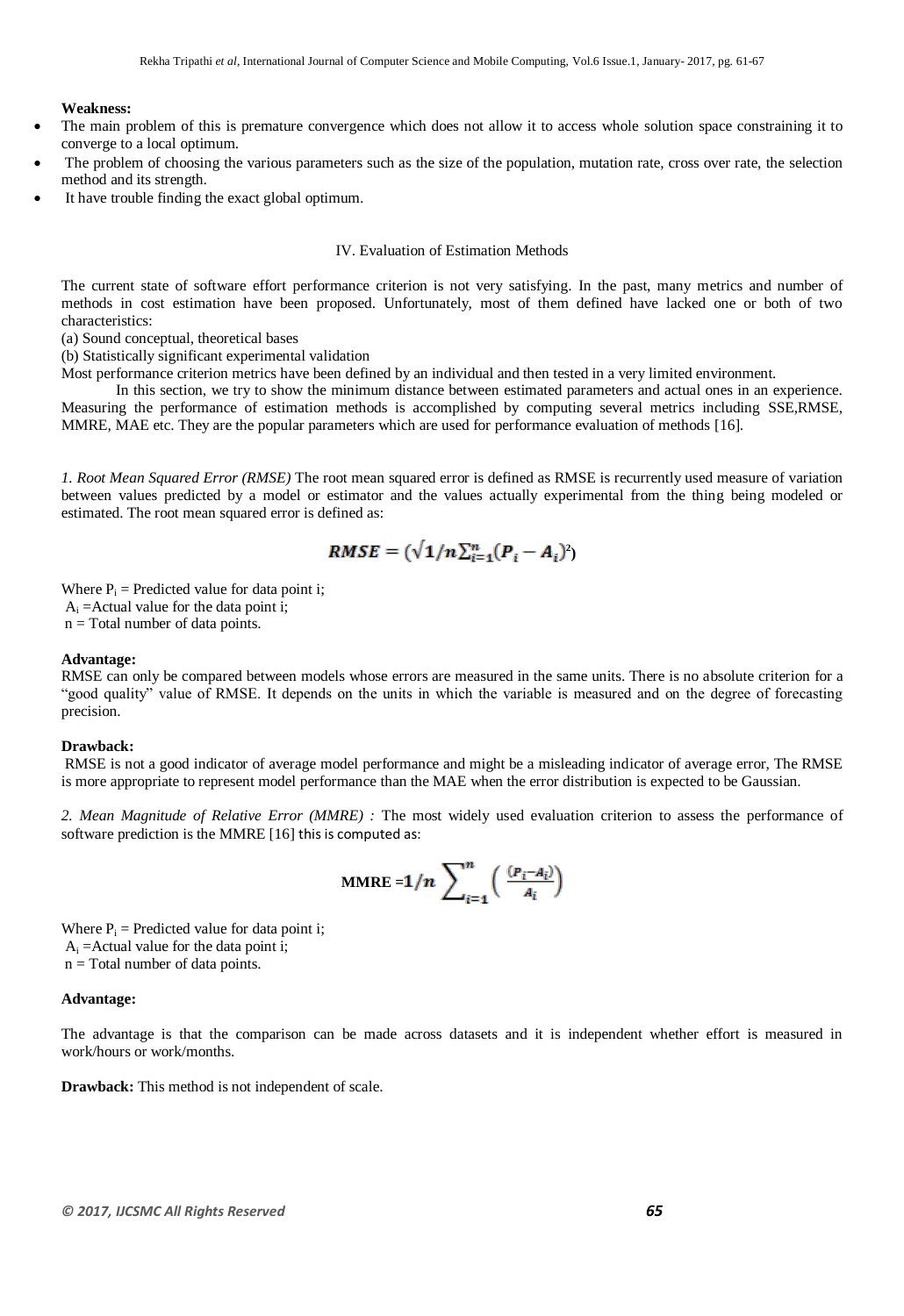*3. Mean Absolute Error (MAE):* The mean absolute error measures of how far the estimates are from actual values. It could be applied to any two pairs of numbers, where one set is "actual" and the other is an estimate prediction[16].

$$
\text{MAE=1}/n\sum_{i=1}^{n} (P_i - A_i)
$$

Where  $P_i$  = Predicted value for data point i  $A_i$  = Actual value for data point i n = Total number of data points.

#### **Advantage:**

MAE is strongly suggested for error prediction while performing the intelligent data analysis.

#### **Drawback:**

MAEs is used absolute value, which is highly undesirable in many mathematical calculations.

*4. Sum Squared Error (SSE):* This statistic measures the total deviation of the response values from the fit to the response values. It is also called the summed square of residuals and is usually labeled as SSE. The sum squared error is defined as:

# $SSE = \sum_{i=1}^{n} (P_i - A_i)^2$

Where  $P_i$  = Predicted value for data point i;  $A_i$  =Actual value for the data point i;

n = Total number of data points.

#### **Advantage:**

It is symmetrical, smooth and differentiable. There is a unique point optimizing the loss function, which is not the case using mean absolute error.

#### **Disadvantage:**

It can be used specific type models for example measure of variation within a cluster. If all cases within a cluster are identical the SSE would then be equal to 0.

#### V. Conclusions

In this paper we have presented a overview of machine learning estimation techniques and their strengths and weakness and also described performance evaluation criteria of estimation techniques. Some traditional techniques about effort estimation use statistical methods, which are not able to present reason and strong results. Machine learning approaches could be appropriate estimation technique because they can increase the accuracy of estimation by training rules of estimation and repeating the run cycles.

There are many factors that impact software effort estimates such as team size, concurrency, intensity, fragmentation, software complexity, computer platform and different site characteristics in case of software development. Researchers have developed different methods for estimation but there is no estimation method, which can present the best estimates in all various situations, and each technique can be suitable in the special project. For instance GA is useful in the area of scientific research involving biological evolution whereas CART analysis may be useful in many financial applications. Similarly CBR is being developed for use in help- desk Systems, a relatively new application and ANN may be employed for risk management or sales forecasting.

## **REFERENCES**

[1] G. R. Finnie and G. E. Wittig, "A Comparison of Software Effort Estimation Techniques: Using Function Points with Neural Networks " Case-Based Reasoning and Regression Models. J.SYSTEMS SOFTWARE, pp.281-289, 1997.

[2] Jorgensen, M. "Practical guidelines for expert-judgment-based software effort estimation", IEEE Software, 22(3), 57-63. Doi: 10.1109/MS. 73, 2005. [3] J. B. Colin and L. MartiCan, "Genetic programming improves software effort estimation? A comparative evaluation. Information and software technology, pp. 863-873, 2001.

[4] J. Kaur, S. Singh, K. S, Kahlon, and P. Bassi, "Neural Network-A Novel Technique for Software Effort estimation," International Journal of Computer Theory and Engineering, vol. 2, no. 1. pp. 17-19, 2010.

[5] K. Srinivasan and D. Fisher, "Machine Learning Approaches to Estimating Software Development Effort," IEEE Transactions on Software Engineering, vol.21, Feb.1995.